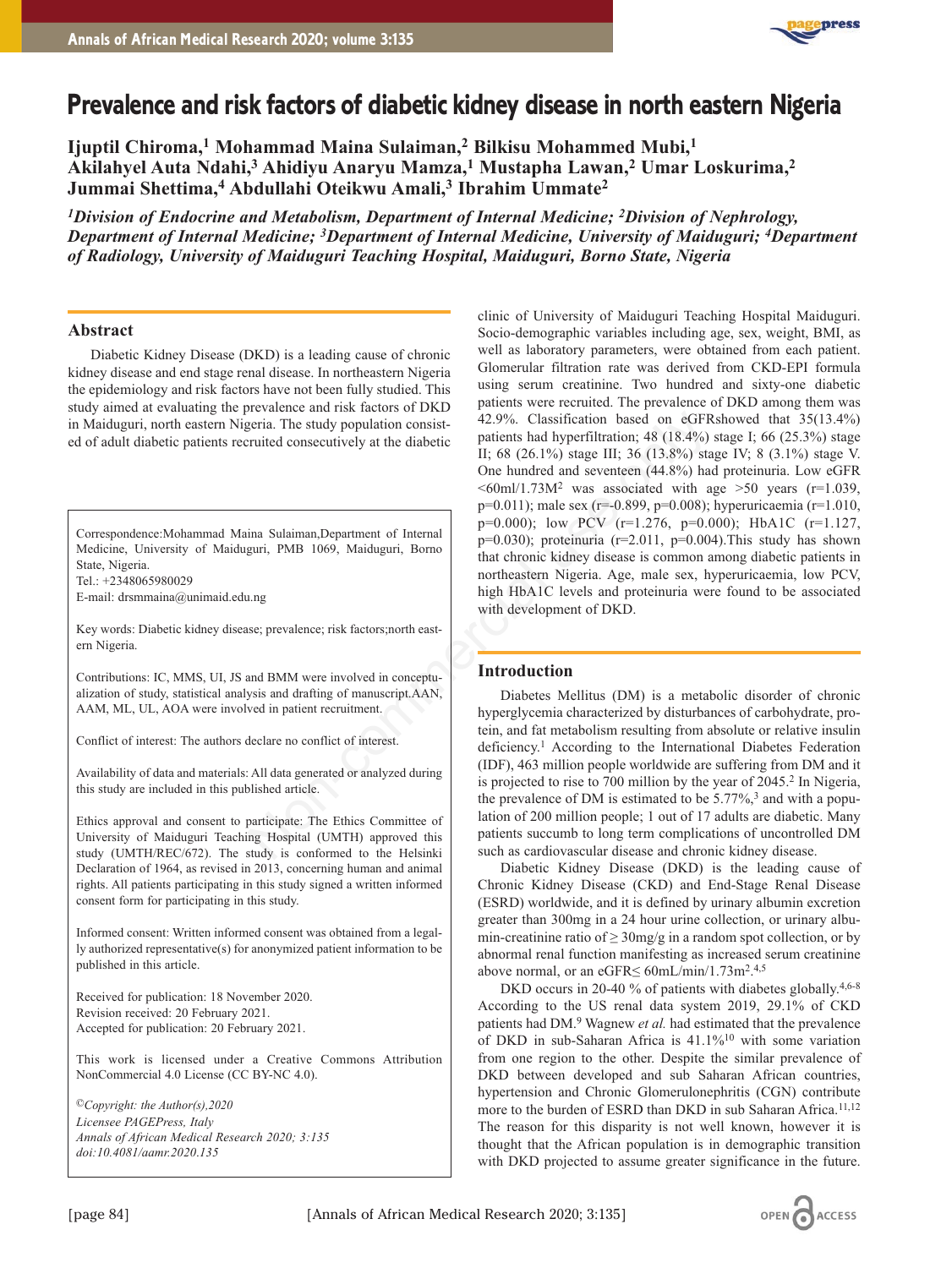

Factors that have been shown to be associated with DKD are late diagnosis, scarcity of screening and diagnostic resources, poor control of blood glucose and associated metabolic disorders as well as inappropriate treatment.<sup>13-15</sup>

In northeastern Nigeria where there is endemic poverty, poor health facilities and lack of education, the prevalence of DKD and factors that contribute to its development have not been studied. It is, therefore, imperative to study the prevalence and various factors that may play a role in the development of renal disease among diabetic patients in this part of the world. The findings of this study will establish the burden of DKD and provide baseline data upon which trends in the epidemiology of DKD can be studied. This study is aimed at defining the prevalence of DKD in a tertiary hospital in northeastern Nigeria as well as to determine the factors that are associated with its development.

### **Materials and Methods**

This was a cross sectional prospective hospital-based study conducted at the Diabetes clinic of the University of Maiduguri Teaching Hospital, Maiduguri, north eastern Nigeria. The clinic serves as a regional referral centre in the north eastern region of Nigeria comprising of six states and occasionally receives patients from neighboring countries of Niger, Chad and Cameroon. The region has a projected population of 23.5 million people (13.5% of Nigeria's population). Two hundred and sixty-one consecutive consenting adult patients attending the outpatient clinic were recruited for the study from January 2019 to December 2019. Their socio-demographic characteristics, duration of diabetes, type of diabetes and biochemical parameters were obtained and recorded in a well structured questionnaire. Demographic parameters such as weight, height and waist circumference were measured for each patient. Blood pressure was measured on the right arm in the sitting position and the average of two readings was recorded. Blood specimen was collected after an 8 hour fasting for assay of electrolytes, urea, creatinine, serum lipids, glucose, glycated haemoglobin and uric acid. Early morning urine specimen was collected and immediately analysed using Medi-Test combi-9® (Macherey-Nagel, Germany) strip for protein, glucose and ketones. Urine samples were analysed within 30 minutes of collection with the test strips immersed into the urine for 1 second and read against the color codes on the container after 30 to 60 seconds. Serum creatinine was analysed with Roche Cobas C311® clinical chemistry analyzer using photometric system at wave length of 505. Glomerular filtration rates (eGFR) were calculated for each patient using the chronic kidney disease epidemiology collaboration formula with correction for black ethnicity (CKD-EPI equation). Patients who had eGFR  $\leq 60$ mL/minute/1.73M<sup>2</sup> were considered to have chronic kidney disease (CKD). Patients were also grouped based on the KDIGO GFR staging. G1: GFR >90 mL/min/1.73 m2; G2: GFR 60–89 mL/min/1.73 m2; G3a: GFR 45–59 mL/min/1.73 m2; G3b: GFR30-44, G4: GFR 15–29 mL/min/1.73 m2, G5: GFR  $\langle 15 \text{ mL} / \text{min}/1.73 \text{ m}^2$ . Albuminuria level A1:  $\langle 30 \text{mg/g},$  A2: 30-300mg/g, A3: >300mg/g. Patients who have GFR  $\leq 60$ mL/min/1.73m<sup>2</sup> and/or albuminuria  $>$ 30mg/g are considered to have chronic kidney disease. Hyperfiltration is defined as GFR >120mL/min/1.73m2 and albuminuria <30mg/g in females and  $>130$ mL/min/1.73m<sup>2</sup> and albuminuria <30mg/g in males. comment prospective hospital-based study<br>
equine of the University of Maiduquri<br>
equine, north eastern Nigeria. The clinic<br>
are the north eastern Nigerial and Cameroon. The<br>
are some Nigerial and Cameroon. The<br>
are some N

#### **Statistical Analysis**

Data collected were entered in a computer and analyzed using Statistical Package for Social Sciences (SPSS Chicago Il) version



21. Continuous variables were expressed as mean  $(\pm SD)$  and association between them is determined using student t test. Discrete variables were expressed as percentages and proportions and their association was determined using Chi squared test. Values <0.05 are considered significant. Results are presented as tables and charts where appropriate. Analysis for risk factors was done using binary logistic regression.

# **Results**

#### **Characteristics of the study population**

Out of a total of 261 patients recruited into the study, there were 94 (36%) males and 167 (64%) females with a mean age of  $49.60\pm11.49$  years. Two hundred and forty-nine (95.4%) patients had Type 2 Diabetes with a mean duration of 7.00±6.45 years. Characteristics of the study population are shown in Table 1.

|             |  | Table 1. Demographic and clinical characteristics of the study |  |
|-------------|--|----------------------------------------------------------------|--|
| population. |  |                                                                |  |

| <b>Variables</b>             | All patients,<br>$n=261$ (%) | Missing data,<br>$\mathbf{n}(\%)$ |
|------------------------------|------------------------------|-----------------------------------|
| Demographics                 |                              |                                   |
| Age mean $\pm$ SD (years)    | $49.60 \pm 11.49$            | 0(0)                              |
| Sex                          | F167(64)<br>M 94 (36)        | 0(0)<br>0(0)                      |
| <b>Occupation</b>            |                              |                                   |
| Housewife                    | 94 (36)                      |                                   |
| Civil servant                | 88 (33.7)                    |                                   |
| Trader                       | 29 (11.1)                    |                                   |
| Retired                      | 24(9.2)                      |                                   |
| Student                      | 9(3.4)                       |                                   |
| Farmer                       | 7(2.7)                       |                                   |
| Uniformed personnel          | 6(2.3)                       |                                   |
| Clergy                       | 4(1.5)                       |                                   |
| <b>Anthropometrics</b>       |                              |                                   |
| Weight (Kg)                  | $76.97 \pm 16.34$            | 0(0)                              |
| Waist Circumference (cm)     |                              | 0(0)                              |
| Male                         | $93.21 \pm 16.76$            | 0(0)                              |
| Female                       | $91.99 \pm 16.54$            | 0(0)                              |
| BMI (Kg/M <sup>2</sup> )     | $27.75 \pm 5.88$             |                                   |
| <b>Diagnosis</b>             |                              |                                   |
| Type 1 DM                    | 12(4.6)                      |                                   |
| Type 2 DM                    | 249 (95.4)                   |                                   |
| <b>Laboratory Parameters</b> |                              |                                   |
| FBG (mmol/L)                 | $10.54 + 5.59$               | 0(0)                              |
| 2HPP (mmol/L)                | $14.89 \pm 7.44$             | 0(0)                              |
| HbA1C (%)                    | $9.67 + 6.16$                | 0(0)                              |
| Creatinine (µmol/l)          | $141.14 \pm 102.36$          | 0(0)                              |
| Urea (mmol/l)                | $7.93 + 7.57$                | 0(0)                              |
| eGFR                         | $69.95 \pm 37.57$            | 0(0)                              |
| PCV                          | $33.61 \pm 4.82$             | 0(0)                              |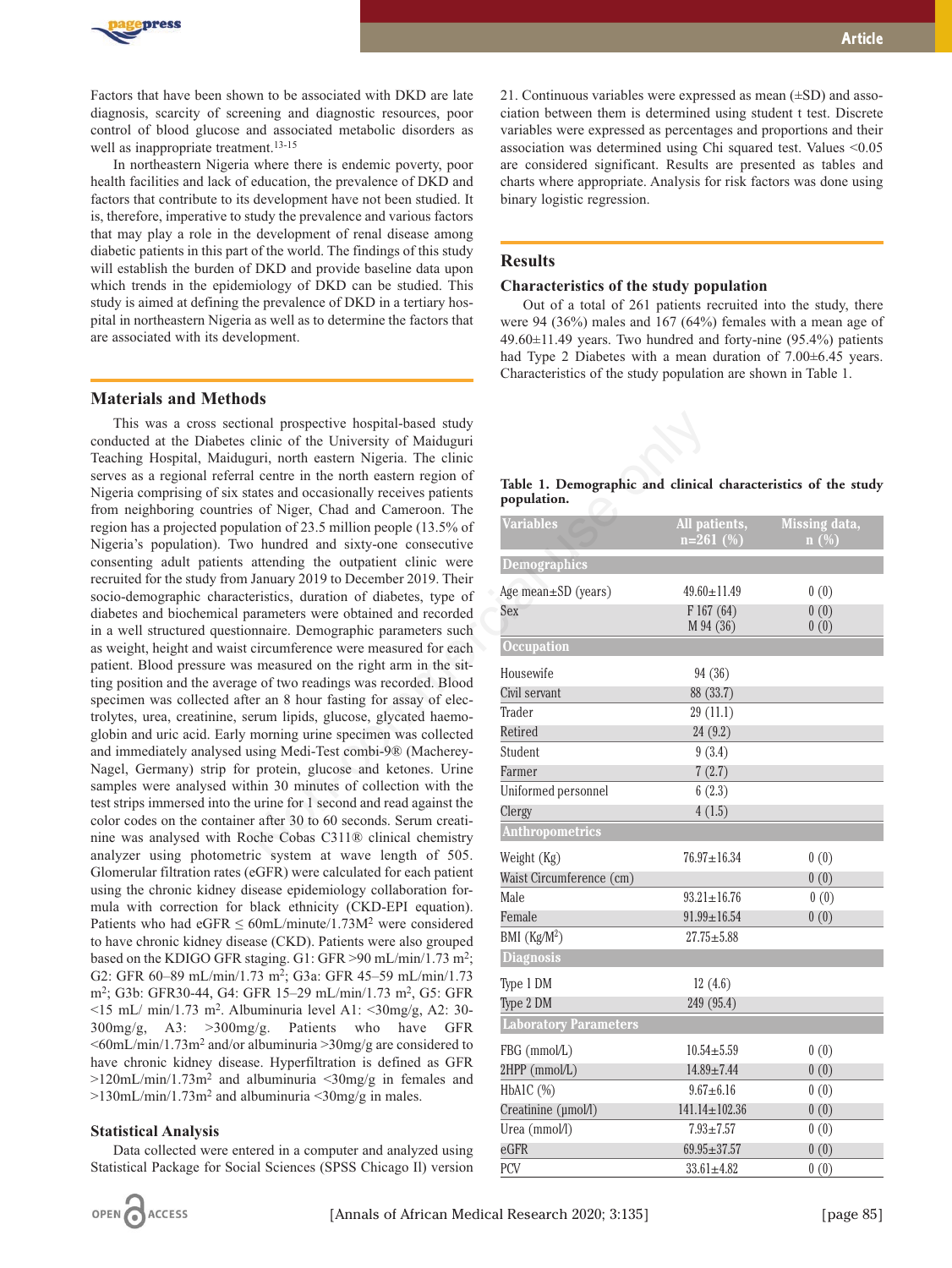

## **Prevalence of diabetic kidney disease**

Out of the study population, 112 (42.9%) patients had kidney disease with eGFR  $\leq 60$ mL/minute /1.73m<sup>2</sup> estimated using the Chronic kidney disease epidemiology collaboration equation (CKD-EPI). Patients who developed kidney disease were older with mean age  $52.41 \pm 10.49$  years (p=0.001). They also had higher systolic blood pressures and longer duration of DM (8.22±6.71, p=0.008). Out of 112 patients with kidney disease, 110(98.2%) patients had type 2 DM where as 2(1.8%) patients had type 1 DM. There was a higher prevalence of kidney disease among Type 2 dibetic patients than type 1diabetes (44.2% vs 16.6%  $\chi^2$ =3.54, p=0.60). Other features are as in Table 2.

# **Stages of glomerular filtration rate (GFR) among the study population**

Thirty-five (13.4%) patients had hyperfiltration with eGFR >120 mL/minute. Table 3 shows the distribution of the study population according to GFR.

#### **Proteinuria**

## **Risk factors for kidney disease**

low PCV <30%, were associated with development of kidney disease as shown in Table 4.



**Figure 1. Distribution of proteinuria according GFR stage.**

| Proteinuria<br>One hundred and seventeen (44.8%) patients had proteinuria<br>10<br>on dipstick urine measurement with majority having $1+$ protein-<br>uria. Figure 1 shows the distribution of proteinuria according to<br>GFRstage.<br><b>GFR STAGING</b><br><b>Risk factors for kidney disease</b><br>Evaluating for risk factors using binary logistic regression; age<br>Figure 1. Distribution of proteinuria according GFR stage.<br>>50 years, male sex, hyperuricaemia >420mmol/L, proteinuria and<br>Table 2. Comparing demographic and laboratory characteristics of patients with and without kidney disease.<br><b>Variables</b><br>Diabetic with kidney disease,<br>Diabetic without kidney disease,<br>P value<br>$n=112(%)$<br>$n=149(%)$ |  |
|-----------------------------------------------------------------------------------------------------------------------------------------------------------------------------------------------------------------------------------------------------------------------------------------------------------------------------------------------------------------------------------------------------------------------------------------------------------------------------------------------------------------------------------------------------------------------------------------------------------------------------------------------------------------------------------------------------------------------------------------------------------|--|
|                                                                                                                                                                                                                                                                                                                                                                                                                                                                                                                                                                                                                                                                                                                                                           |  |
|                                                                                                                                                                                                                                                                                                                                                                                                                                                                                                                                                                                                                                                                                                                                                           |  |
|                                                                                                                                                                                                                                                                                                                                                                                                                                                                                                                                                                                                                                                                                                                                                           |  |
|                                                                                                                                                                                                                                                                                                                                                                                                                                                                                                                                                                                                                                                                                                                                                           |  |
|                                                                                                                                                                                                                                                                                                                                                                                                                                                                                                                                                                                                                                                                                                                                                           |  |
| Socio-demographics                                                                                                                                                                                                                                                                                                                                                                                                                                                                                                                                                                                                                                                                                                                                        |  |
| 0.001<br>$Age(years \pm SD)$<br>$52.41 \pm 10.49$<br>$47.49 \pm 11.79$                                                                                                                                                                                                                                                                                                                                                                                                                                                                                                                                                                                                                                                                                    |  |
| Sex                                                                                                                                                                                                                                                                                                                                                                                                                                                                                                                                                                                                                                                                                                                                                       |  |
| Male<br>29(25.9)<br>$\chi^2$ =8.723, p=0.003<br>65(43.6)                                                                                                                                                                                                                                                                                                                                                                                                                                                                                                                                                                                                                                                                                                  |  |
| Female<br>83(74.1)<br>84 (56.4)                                                                                                                                                                                                                                                                                                                                                                                                                                                                                                                                                                                                                                                                                                                           |  |
| Weight (Kg)<br>$77.11 \pm 13.13$<br>$76.86 \pm 17.97$<br>0.903<br>$28.17 \pm 5.53$<br>$27.43 \pm 6.13$<br>0.321                                                                                                                                                                                                                                                                                                                                                                                                                                                                                                                                                                                                                                           |  |
| BMI(Kg/M <sup>2</sup> )<br>$128.95 \pm 18.28$<br>Systolic blood pressure (mmHg)<br>$133.87 \pm 19.57$<br>0.038                                                                                                                                                                                                                                                                                                                                                                                                                                                                                                                                                                                                                                            |  |
| Diastolic blood pressure (mmHg)<br>$80.72 \pm 11.63$<br>$80.63 \pm 11.68$<br>0.950                                                                                                                                                                                                                                                                                                                                                                                                                                                                                                                                                                                                                                                                        |  |
| Duration of diabetes (years)<br>$8.22 \pm 6.71$<br>$6.09 \pm 6.12$<br>0.008                                                                                                                                                                                                                                                                                                                                                                                                                                                                                                                                                                                                                                                                               |  |
| Diabetes type                                                                                                                                                                                                                                                                                                                                                                                                                                                                                                                                                                                                                                                                                                                                             |  |
| $\chi^2$ = 3.54, p = 0.060<br>10(83.4)<br>2(16.6)<br>Type 1                                                                                                                                                                                                                                                                                                                                                                                                                                                                                                                                                                                                                                                                                               |  |
| 110(44.2)<br>139(55.8)<br>Type 2                                                                                                                                                                                                                                                                                                                                                                                                                                                                                                                                                                                                                                                                                                                          |  |
| Laboratory                                                                                                                                                                                                                                                                                                                                                                                                                                                                                                                                                                                                                                                                                                                                                |  |
| $PCV$ $(\%)$<br>$30.81 \pm 4.73$<br>$35.70 \pm 3.71$<br>0.000                                                                                                                                                                                                                                                                                                                                                                                                                                                                                                                                                                                                                                                                                             |  |
| FBG (mmol/L)<br>$10.77 + 5.76$<br>$10.36 + 5.48$<br>0.564                                                                                                                                                                                                                                                                                                                                                                                                                                                                                                                                                                                                                                                                                                 |  |
| $9.07 \pm 2.89$<br>HbA1C $(\%)$<br>$10.47 + 8.76$<br>0.071                                                                                                                                                                                                                                                                                                                                                                                                                                                                                                                                                                                                                                                                                                |  |
| $85.72 \pm 25.99$<br>Creatinine (µmol/L)<br>$214.87 \pm 118.47$<br>0.000                                                                                                                                                                                                                                                                                                                                                                                                                                                                                                                                                                                                                                                                                  |  |
| Urea (mmol/L)<br>$11.06 \pm 6.19$<br>$5.57 \pm 7.67$<br>0.000                                                                                                                                                                                                                                                                                                                                                                                                                                                                                                                                                                                                                                                                                             |  |
| Uric acid (mmol/L)<br>$498.57 \pm 141.41$<br>$331.74 \pm 122.56$<br>0.000                                                                                                                                                                                                                                                                                                                                                                                                                                                                                                                                                                                                                                                                                 |  |
| $5.03 \pm 2.98$<br>0.734<br>Total cholesterol (mmol/L)<br>$4.93 \pm 1.25$                                                                                                                                                                                                                                                                                                                                                                                                                                                                                                                                                                                                                                                                                 |  |
| $1.15 \pm 0.40$<br>0.880<br>HDL (mmol/L)<br>$1.16 \pm 0.49$                                                                                                                                                                                                                                                                                                                                                                                                                                                                                                                                                                                                                                                                                               |  |
| $LDL$ (mmol/ $L$ )<br>$3.11 \pm 1.09$<br>$3.03 \pm 1.00$<br>0.523                                                                                                                                                                                                                                                                                                                                                                                                                                                                                                                                                                                                                                                                                         |  |
| Triglyceride (mmol/L)<br>$1.67 + 0.99$<br>$2.04 \pm 0.99$<br>0.003                                                                                                                                                                                                                                                                                                                                                                                                                                                                                                                                                                                                                                                                                        |  |

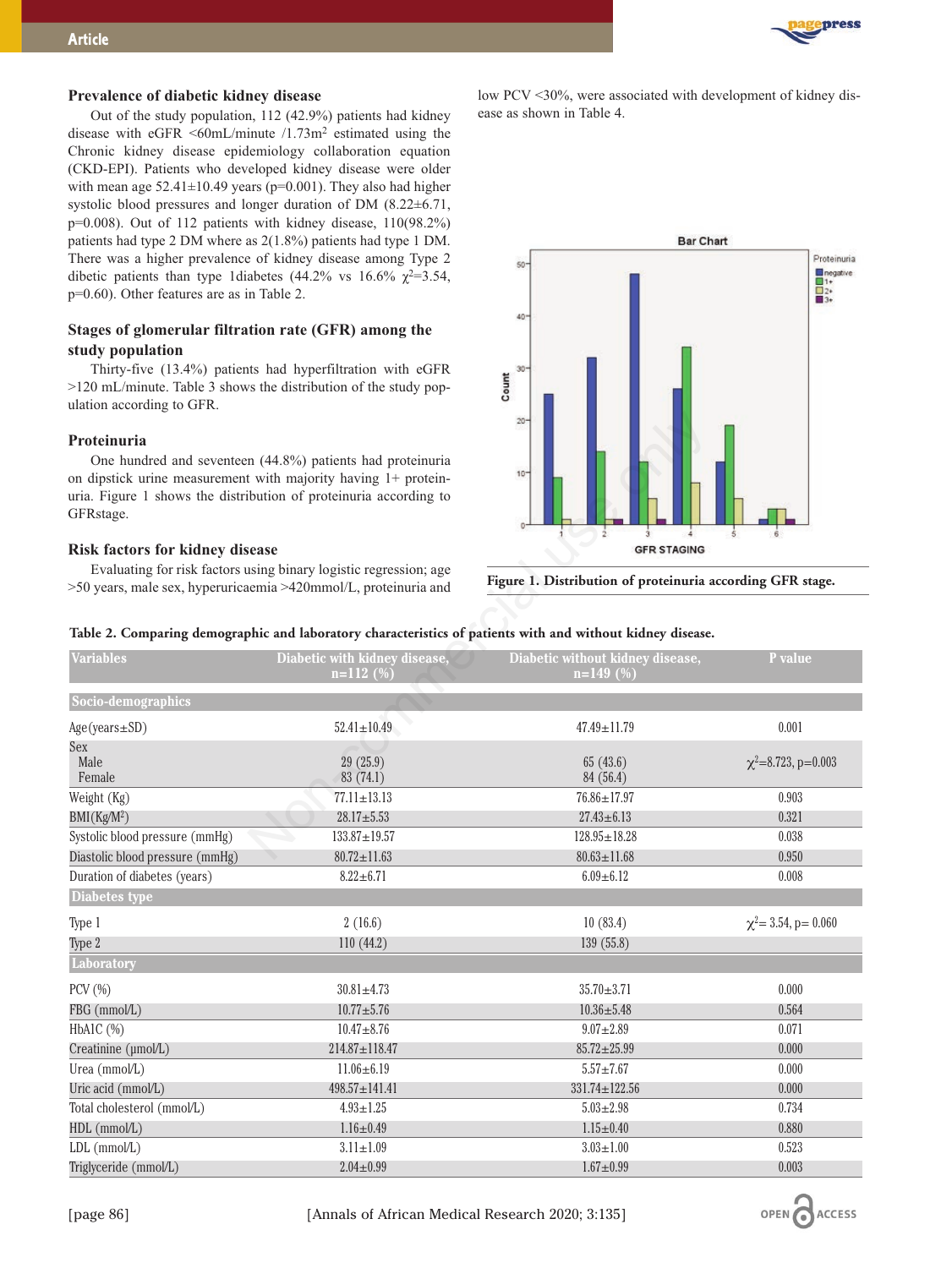

| <b>GFR</b> Stage              | <b>Frequency</b> |      |
|-------------------------------|------------------|------|
| Hyperfitration (>120mL/min)   | 35               | 13.4 |
| I $(90-120mL/min)$            | 48               | 18.4 |
| II $(60-89mL/min)$            | 66               | 25.3 |
| III $(30-59mL/min)$           | 68               | 26.1 |
| IV $(15-29mL/min)$            | 36               | 13.8 |
| $V(\langle 15mL/min \rangle)$ |                  | 3.1  |

#### **Table 4. Risk factors for kidney disease among diabetic patients.**

| <b>Variables</b> | <b>Exponent B</b> | Df | <b>P</b> value | 95% CI for Exponent B |
|------------------|-------------------|----|----------------|-----------------------|
| Age              | 1.039             |    | 0.011          | 1.009-1.072           |
| Male Sex         | $-0.899$          |    | 0.008          | 0.209-1.297           |
| HbA1C            | 1.127             |    | 0.030          | 1.012-1.330           |
| Uric acid        | 1.010             |    | 0.000          | 1.006-1.031           |
| Proteinuria      | 2.011             |    | 0.004<br>۰.    | 1.614-2.753           |
| <b>PCV</b>       | 1.276             |    | 0.000          | 0.689-1.835           |

This study is the first in northeastern Nigeria that studied the prevalence and risk factors of DKD. We found that DKD is common among diabetic patients with a prevalence of 42.9% (95% CI=36.1-47.6).

Factors associated with DKD are older age, systolic blood pressure greater than 140mmHg, duration of diabetes greater than 8 years, hypertriglyceridemia, and hyperuricaemia > 420mmol/L.

The findings in our study is similar to a prevalence of 41.08% found by Alebiosu *et al.*, <sup>16</sup> who defined kidney disease by the presence of microalbuminuria. Ajayi *et al.*<sup>17</sup> defined CKD as eGFR  $\leq 60$ mL/1.73m<sup>2</sup> found a prevalence of 38.54%. DKD is the leading cause of ESRD in developed countries of Europe and America. However, in Nigeria several studies have shown that the prevalence of DM among ESRD patients ranged from 3.7 to 13.1%.<sup>18,19</sup> It is yet to be determined why the contribution of DM to ESRD population in Nigeria is low compared to that of developed countries. With the changing trend in the epidemiology of ESRD, it is possible that DM will play an important role in ESRD in northeastern Nigeria. Non-commercial use only

Majority of our patient cohort had type 2 diabetes and 5% had type 1 diabetes. This finding is consistent with the studies by Duan *et al.*<sup>20</sup> The type of diabetes did not confer added risk for development of DKD in our study( $p=0.060$ ).

A female preponderance was found in our study population due to better health seeking behavior among females and preponderance of risk factors among them. However, our study showed that male sex is associated with development of DKD (OR 0.899, p=0.008, 95% CI 0.209-1.297).

Duration of diabetes greater than 8 years is associated with DKD in our study. This finding is consistent with studies by Duan *et al.*20 DKD being a long term microvascular complication of diabetes, result from gradual accumulation of lipids and glycosylated proteins in blood vessels takes time to develop. It is therefore reasonable to conclude that prolong duration of diabetes will be a factor in its development.

Low PCV  $\leq 30\%$  is associated with development of DKD. Studies have shown that anaemia is associated with renal disease progression. This is probably due to erythropoietin deficiency.

Early erythropoietin replacement may be useful in retarding this relentless progress to ESRD.

Hyperuricaemia has been found to be associated with the development of DKD and the impact of urate lowering drugs such as Allopurinol on renal disease progression are inconclusive.21,22

Our study showed a high prevalence of DKD in northeastern Nigeria, which is in keeping with the trend in most parts of the Nigeria. This is relevant in quantifying the burden and risk factors of DKD among our patient population. Early identification and prompt modification of the risk factors will reduce the burden of ESRD in northeastern Nigeria. Further studies will be needed to measure the impact of these interventions.

This study is limited by the cross sectional design, which lacks the ability to determine chronicity in CKD and being hospital based may be subject to selection bias. Dip stick urinalysis was also used to determine proteinuria due to non availability of ACR in our setting.

#### **Conclusions**

The results of our study demonstrated that the prevalence of DKD among diabetic patients in northeastern Nigeria is high. And there are modifiable risk factors associated with its development. The impact of DKD in the coming years will add to existing social and economic burden on our population. Early identification and mitigation of risk factors are urgently needed.

# **References**

- 1. WHO. Definition, diagnosis and classification of diabetes mellitus and its complication part 1. Geneva: WHO; 1999.
- 2. IDF Diabetes atlas. Atlas 9th edition 2019.Available form: https://www.diabeteatlas.org
- 3. Uloko AE, Musa BM, Ramalan MA, et al Prevalence and Risk Factors for Diabetes Mellitus in Nigeria: A Systematic Review and Meta-Analysis. Diabetes Ther 2018;9:1307-16.
- 4. Tuttle KR, Bakris GL, Bilous RW, et al. Diabetic Kidney